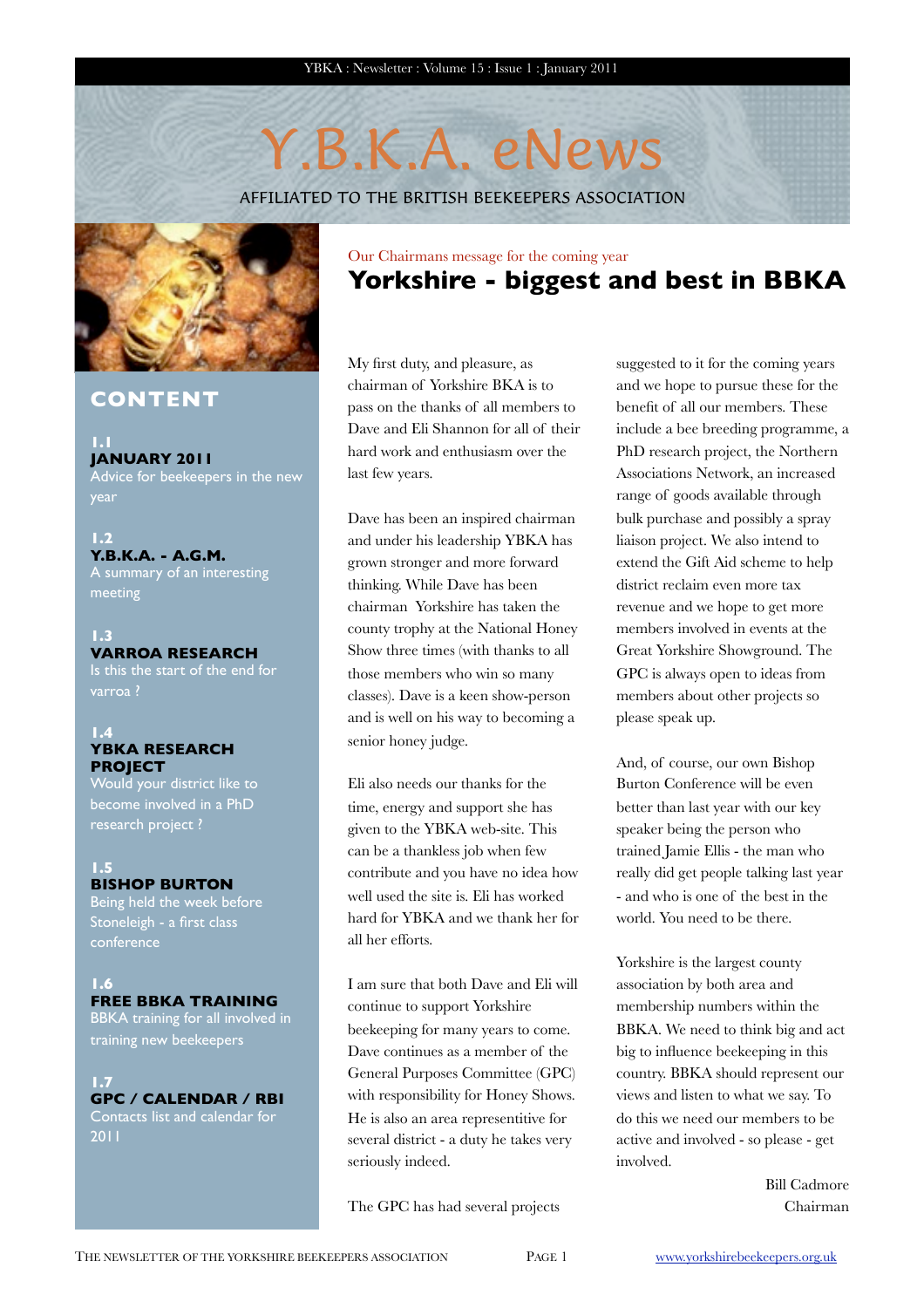#### **JANUARY**

#### **JOBS FOR THE MONTH**

Check that all hives are clear of snow and in good water tight condition.

Heft hives to get an idea of stores remaining.

Make or buy candy and feed this to the bees.

Fill in important beekeeping dates on your calendar

Make plans for bee breeding

*Read the new books you received for Christams*

Get involved in the association



The Bees. The queen is surrounded by thousand of her workers. She is in the midst of their winter cluster. There is little activity except on a warm day when the workers will take the opportunity to make cleansing flights. There are no drones in the hive, but some worker brood will begin to appear in the hive. The bees will consume about 25 pounds of stored honey this month.

If you have not already done so now would be a good time to put candy / fondant onto your hives. I don't usually do this as I try to make sure that the colonies are well fed in autumn but tis year I've made sure that all colonies have extra food. There are as many ways of feeding candy as there are beekeepers but feeding candy in an inverted honey jar allows to to record exactly how much each colony is consuming.

I belong to the school that says don't disturb your bees unless you have to so I try to do as little as possible this month - although the research hives will have samples of live bees removed on a regular basis in order to see how they are effected by the winter.

We have to hope the bees make it through these cold temperatures. In my apiary we have had 23 nights with temperatures below -10°C so this is the coldest winter I have experienced in 32 years of beekeeping. The bees deal with worse

conditions in Scandinavia so its possible that all will be well, although I worry that our carniolans may be more susceptible. The more native black bees will probably stand the cold better.

The Beekeeper. Little work is required from you at the hives. If there is more heavy snow, make certain the entrance to the hive is cleared to allow for proper ventilation. This is a great time to catch up on your reading about bees, attend bee club meetings, and build and repair equipment for next season.

This would also be a good time to update all of your records so that you can make plans for bee breeding in the coming year. Which are your best bees and what do you need to do to breed from them ?

Time Spent. You'll probably have to spend less than an hour doing actual beekeeping tasks this month.

Time can be spent making plans for the coming year. Take a look at your calendar and see which beekeeping events you'll be able to attend. The Bishop Burton Conference looks like an event not to be missed.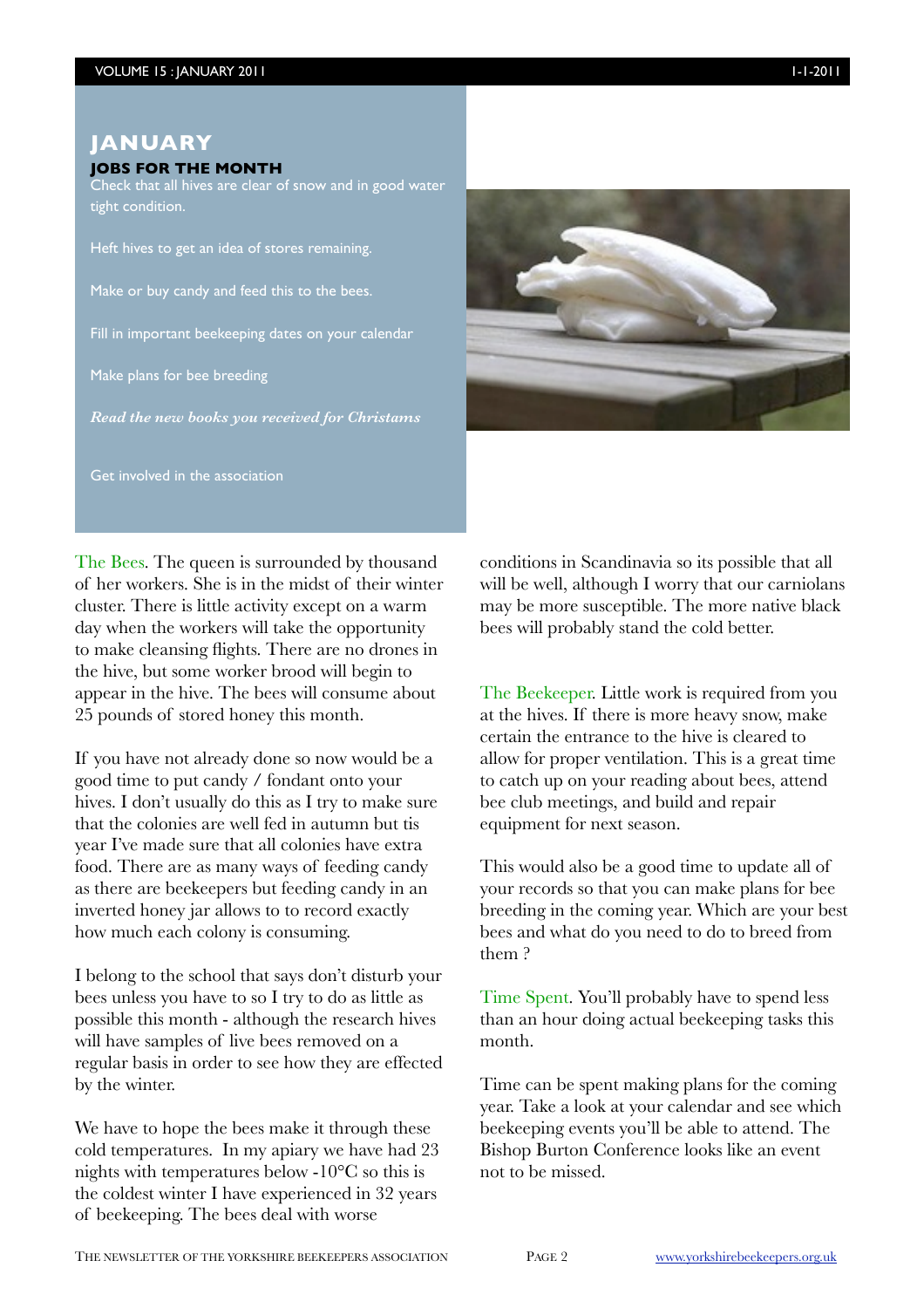# Yorkshire BKA

## **Annual General Meeting - 18th December 2011**

In view of the terrible weather we have been having the AGM was delayed by two weeks - to yet another day when the weather was bad. The General Purposes Committee (GPC) arrived early in order to hold their much delayed meeting while avoiding the need to make two long journies for those members that live a long way from Harrogate. At one point we thought that the AGM would not be able to proceed but luckily enough folks braved the cold and snow to allow the meeting to proceed, and a very good and lively meeting it was.

Issues were discussed and debated and voted on in good spirit and with the good of the association in everybody's mind.

Two motions that are due to be discussed at the BBKA Annual Delegates Meeting were hotly debated:-

- 1. The pesticides issue continues to bring out strong feelings and a strong argument was made for BBKA to cease all forms of sponsorship and endorsement links with agrochemical companies. Our BBKA ADM delegate argued that BBKA should continue to work with these companies but that there should be an end to any financial agreement.
- 2. The issue of Clevelands bid to become a county member of the BBKA was debated and a formal vote was taken as to how our delegate should vote on this issue. Cleveland had previously been a district of Yorkshire BKA but some years ago moved to join Durham BKA. Durham BKA is supporting the Cleveland bid for independent membership of BBKA. Despite the fact that the GPC of Yorkshire BKA had previously voted to have our delegate abstain at the BBKA ADM in the Cleveland vote (18th June 2010 - item 11) the members vote at the AGM

gave our delegate a resounding vote in favour of opposing the motion that Cleveland becoming a separate county member of BBKA.

This might cause some problems at meetings of the Northern Beekeeping Associations Forum where we are trying to work with other associations in the north on projects that will hopefully benefits us all. The members present at the AFM were very much in favour of holding meetings with other northern associations in order to progress issues that were of concern to us. Having seen how effective the confederation of associations in the south west of England is as acting as a pressure group we hope that we can work towards the same.

The other issue that resulted in excellent debate and discussion was the proposed project for the northern associations to sponsor a PhD research post.

While all present seemed to be keen on the idea of sponsoring a research project that would be of direct benefit to beekeepers there was no agreement on how this might be funded. The members present were not keen to agree to fund the proposal from capitation and expressed the need to know exactly how much the sponsorship would cost. The YBKA Treasurer had framed a proposal that contained the phrase "no more than...". Members were not happy with this. As a result of discussions at the AGM the whole proposal is being looked at again - see the article about this in this magazine.

Lunch was very good although it was sad to see so much go uneaten. The GPC have agreed that we should aim to make all AGM's as interactive as this - Let the membership have the major say in policy making.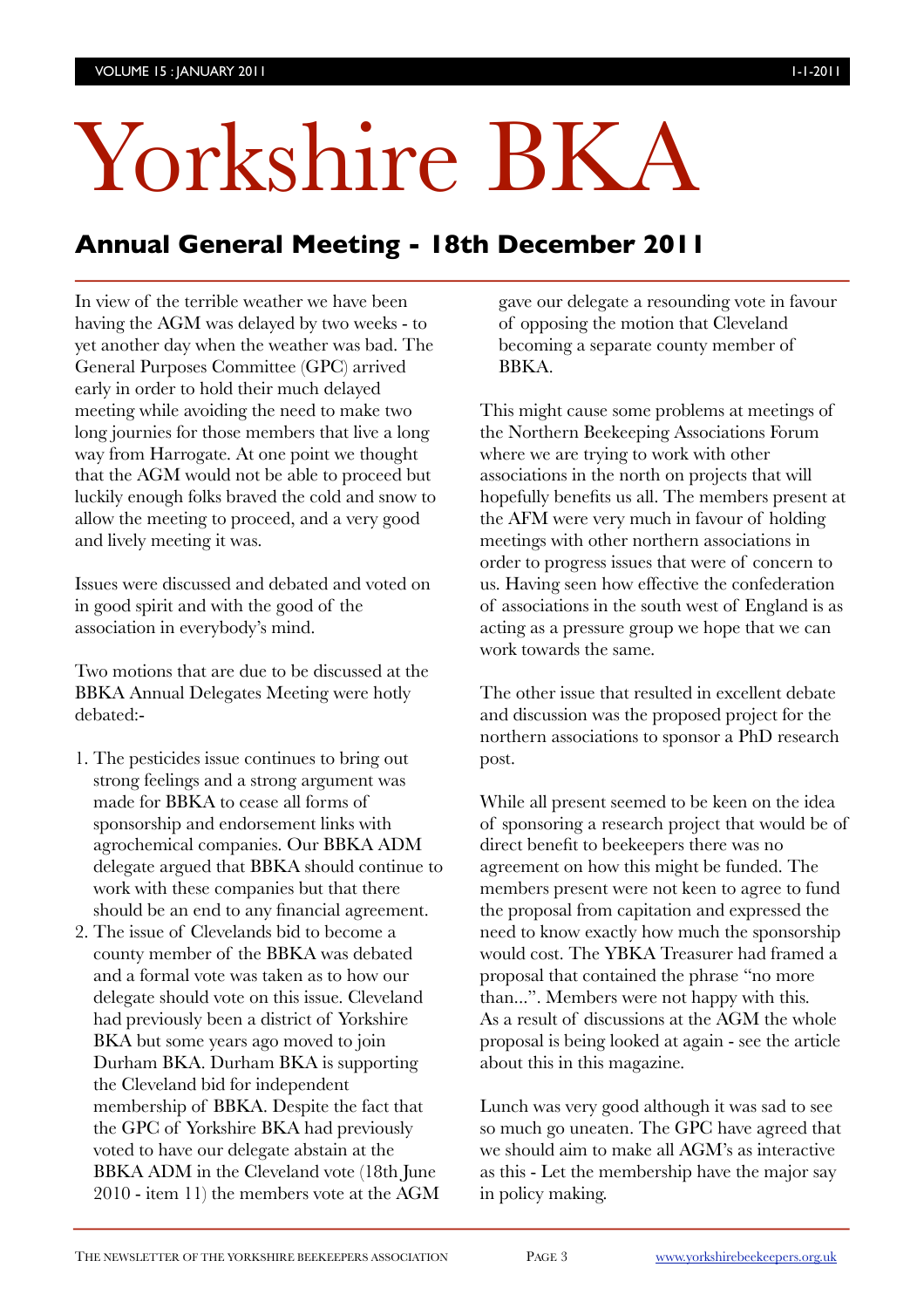# Varroa

## **Bee scientists to force killer mites to self destruct**

Scientists may be able to halt global honey bee losses by forcing the deadly Varroa mite, lethal in the freezing weather, to self destruct.

The blood-sucking Varroa is the biggest killer of honey bees world-wide, having developed resistance to beekeepers' medication. It is particularly destructive in winter as depleted colonies do not have enough bees huddling together to keep warm.

Now researchers from the Government's National Bee Unit and Aberdeen University have worked out how to 'silence' natural functions in the mites' genes to make them self destruct.

Dr. Alan Bowman from the University of Aberdeen said:

"Introducing harmless genetic material encourages the mites' own immune response to prevent their genes from expressing natural functions. This could make them self destruct.

"The beauty of this approach is that it is really specific and targets the mites without harming the bees or, indeed, any other animal."

Dr Giles Budge from National Bee Unit, part of the Food and Environment Research Agency (Fera), said:

"This cutting edge treatment is environmentallyfriendly and poses no threat to the bees. With appropriate support from industry and a rigorous approval process, chemical-free medicines could be available in five to ten years."

Environment Minister Lord Henley said:

"Bees are essential to putting food on our table and worth  $f$  200m to Britain every year through pollinating our crops. This excellent work by UK

scientists will keep our hives healthy and bees buzzing."

The process uses the Nobel Prize-winning theory 'RNA interference', which controls the flow of genetic information. So far the 'silencing' has worked with a neutral Varroa gene, which has no significant effect on the mite. Scientists now need to target a gene with the specific characteristics that are perfect to force the Varroa to self destruct.

Tests by other scientists have shown the treatment can be added to hives in bee feed. The bees move it into food for their young, where the Varroa hides.

#### Varroa facts

- The Varroa mite, like a brown crab, is the biggest global killer of honey bees.
- It originally attacked the Asian honeybee but jumped to the European honeybee, which has a poor natural defence.
- The mite injects viruses, suppresses the bees' immune system and feeds on blood.
- Beekeepers use chemical controls but can never eradicate it and over the past decade the Varroa developed resistance to some medication.
- If untreated, or given inappropriate chemicals, it can take just 1,000 mites to kill a colony of 50,000 bees.
- Honey bees are worth  $\angle 200$ m to the UK economy a year through pollinating crops
- The Varroa mite entered the UK in 1992.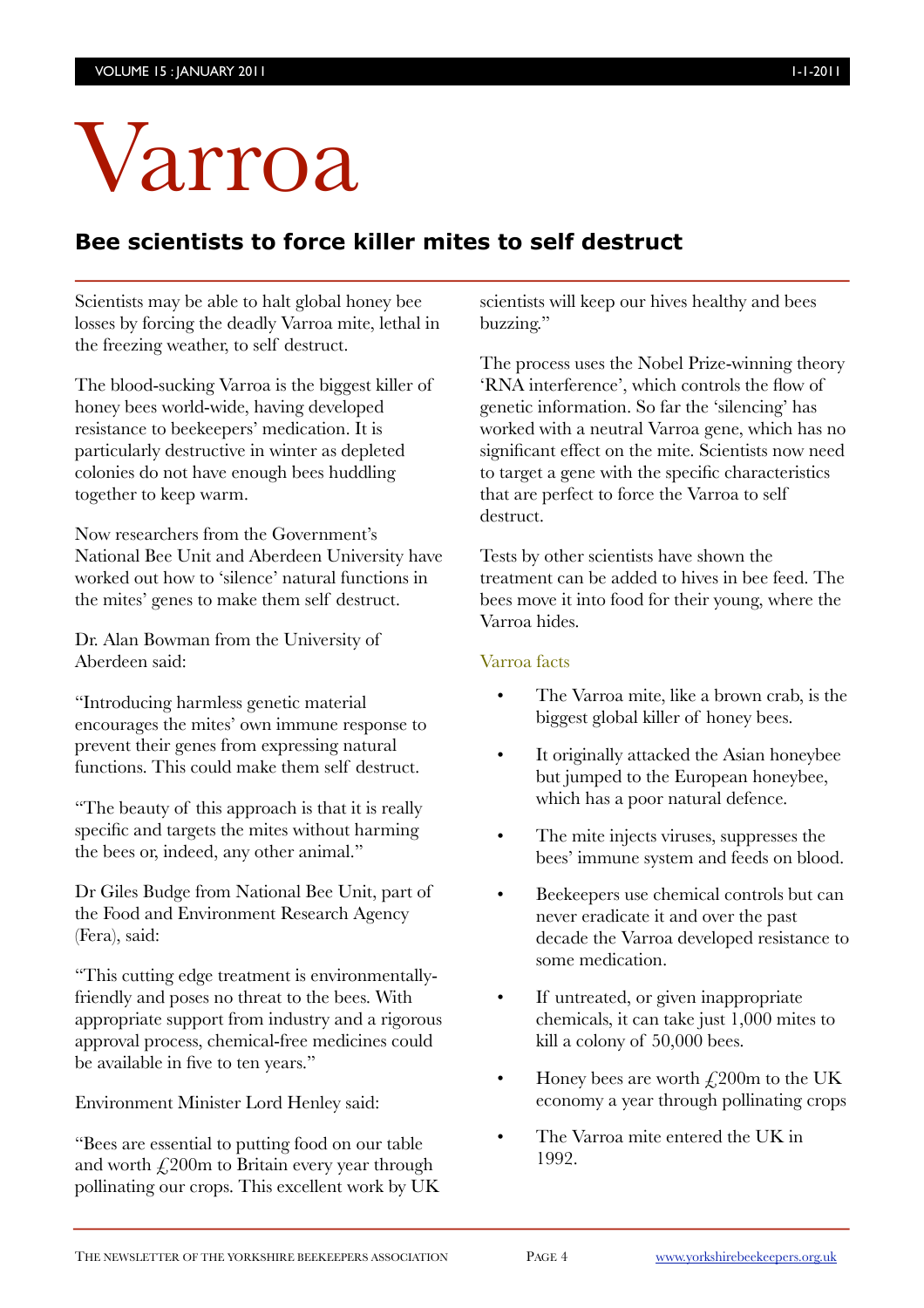#### VOLUME 15 : JANUARY 2011 1-1201 1 2012 12:00 12:00 12:00 12:00 12:00 12:00 12:00 12:00 12:00 12:00 12:00 12:00 12:00 12:00 12:00 12:00 12:00 12:00 12:00 12:00 12:00 12:00 12:00 12:00 12:00 12:00 12:00 12:00 12:00 12:00 12:

- Honey bee populations have dropped by 23 per cent since 1992, potentially costing the economy millions of pounds.
- In 1992 there were 23,767 beekeepers and 151,924 colonies. In 2010 there have been 21,000 beekeepers, and 116,500 colonies.
- In summer an average colony has 30,000 to 50,000 honey bees.

#### **Notes**

- 1. Photos of the Varroa mite are available from Defra Press Office.
- 2. The full report is available at: [www.parasitesandvectors.com/content/](http://www.parasitesandvectors.com/content/3/1/73) [3/1/73](http://www.parasitesandvectors.com/content/3/1/73)
- 3. RNA interference (RNAi) was discovered by Professor Andrew Fire who won the 2006 Nobel Prize in Physiology or Medicine for it: [http://nobelprize.org/](http://nobelprize.org/nobel_prizes/medicine/laureates/2006/press.html) [nobel\\_prizes/medicine/laureates/2006/](http://nobelprize.org/nobel_prizes/medicine/laureates/2006/press.html) [press.html](http://nobelprize.org/nobel_prizes/medicine/laureates/2006/press.html). For more information go to: [www.nature.com/focus/rnai/](http://www.nature.com/focus/rnai/animations/index.html) [animations/index.html.](http://www.nature.com/focus/rnai/animations/index.html)
- 4. The Food and Environment Research Agency supports and develops a sustainable food chain and healthy natural environment, and protects against

biological and chemical risks. [www.fera.defra.gov.uk/.](http://www.fera.defra.gov.uk/) The National Bee Unit advises beekeepers, supports industry, and controls serious pests and diseases to minimise economic and environmental impact. [https://](https://secure.fera.defra.gov.uk/beebase/index.cfm) [secure.fera.defra.gov.uk/beebase/](https://secure.fera.defra.gov.uk/beebase/index.cfm) [index.cfm](https://secure.fera.defra.gov.uk/beebase/index.cfm)

- 5. In 2009 the Government launched the Healthy Bees Plan, a 10-year strategy to protect and improve the health of honeybees in England and Wales. To help start it, Defra and the Welsh Assembly Government (WAG) contributed  $\mathcal{L}$ 2.8million up to 2011.
- 6. In June 2010, Defra and WAG announced  $f$ 2.5million of funding for the Insect Pollinators Initiative for research into understanding and mitigating the biological and environmental factors affecting insect pollinators.
- 7. In October Defra announced support for the British Beekeeping Association to increase the number of quality trainers for beekeepers across England and Wales. This is to teach amateurs the skills to care for bees and guard against pests and diseases.

#### Editors Comment

The Varroa approach being tried by FERA is interesting although I wonder about the feasibility of bathing enough Varroa in the treatment. The RNAi approach being used is starting to look very feasible for protecting bees against viruses, and probably other parasites as well. The large-scale field-trial has just been published and Beeologics in the US is now getting close to having products on the market over there.

| <b>See</b> |                | Gene-knockdown in the honey bee mite Varroa destructor by a non-invasive approach:       |
|------------|----------------|------------------------------------------------------------------------------------------|
|            |                | studies on a glutathione S-transferase                                                   |
|            |                | Ewan M Campbell <sup>1</sup> , Giles E Budge <sup>2</sup> and Alan S Bowman <sup>1</sup> |
|            |                | http://www.parasitesandvectors.com/content/3/1/73                                        |
|            | $\overline{2}$ | Large-Scale Field Application of RNAi Technology Reducing Israeli Acute Paralysis        |
|            |                | Virus Disease in Honey Bees (Apis mellifera, Hymenoptera: Apidae) - Wayne Hunter 1*,     |
|            |                | James Ellis2, Dennis van Engelsdorp3*, Jerry Hayes4, Dave Westervelt4, Eitan Glick5,     |
|            |                | Michael Williams3, Ilan Sela6, Eyal Maori6, Jeffery Pettis7, Diana Cox-Foster3,          |
|            |                | Nitzan Paldi5*                                                                           |
|            |                | PLoS Pathogens   www.plospathogens.org                                                   |
|            |                | 1 December 2010   Volume 6   Issue 12   e1001160                                         |
|            |                |                                                                                          |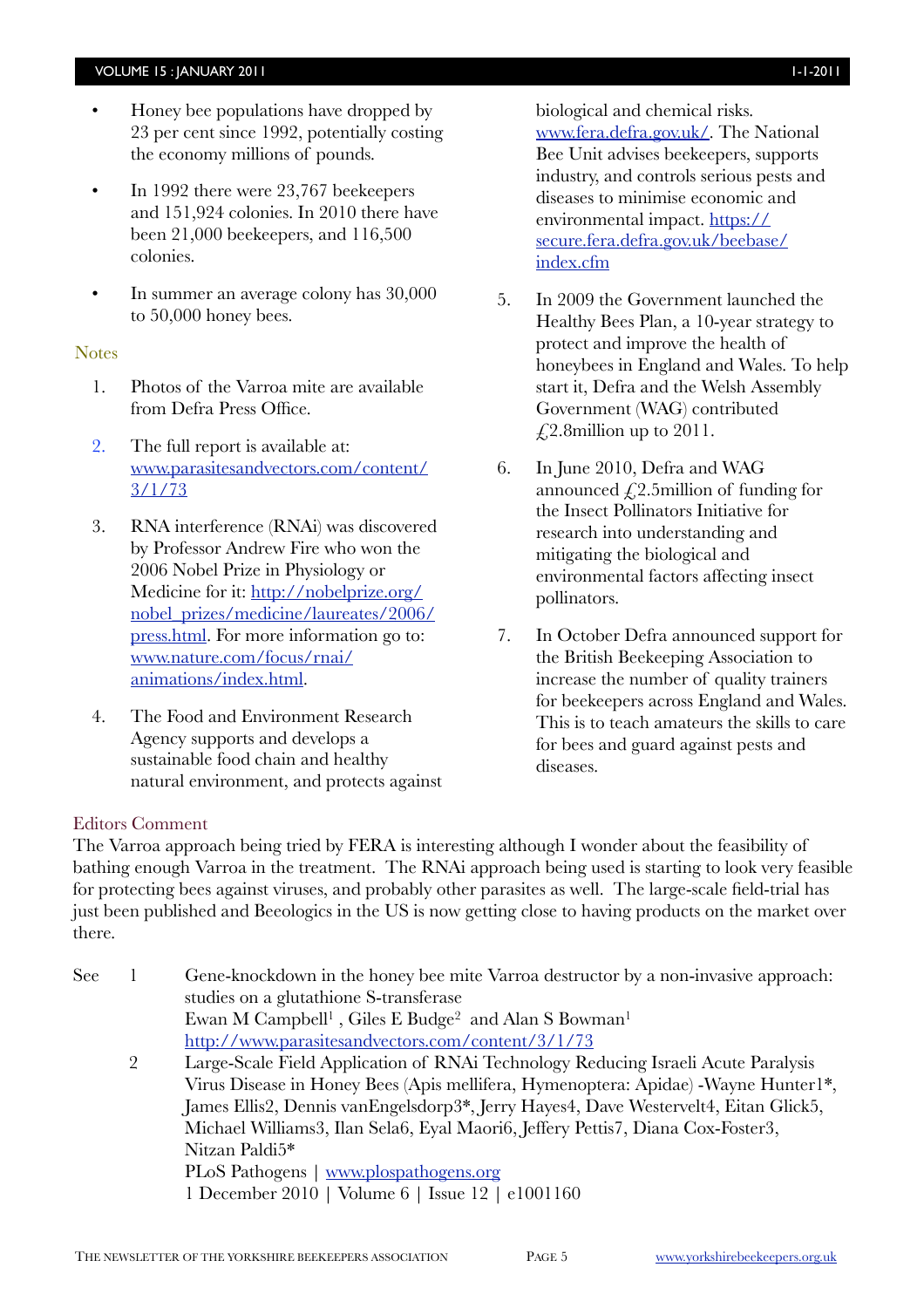# YBKA PhD Research Project

# **The sponsorship, by YBKA (and others), of a PhD research project of direct use to the beekeeping community.**

For a few years now the beekeeping associations that make up the eastern counties have sponsored a research project by a PhD student at Sheffield University. The beekeepers get regular updates and presentations about the research she is doing, the researcher gets three years to study a specific area of honeybee biology and hopefully all of us gain from the information gained.

The beekeeping associations act as industrial sponsors for the research project. This means that they give  $\epsilon$  4000 each year for three years to the project. This industrial sponsorship unlocks other grants and matched funding so that the university gets all the funding needed for the project - this includes wages for the researcher,the cost of the laboratory space and all the equipment that will be used plus costs incurred in any fieldwork. As a single piece of equipment for DNA analysis can cost tens of thousands of pounds this can add up to a great deal of cash and the key is the industrial sponsorship by beekeepers.

The big advantage to the beekeepers of being an industrial sponsor is that this buys a 50% say in what the project will be and the appointment of the researcher. This is important because while pure research has its own value the truth is that most pure research does not bring direct ebefit to beekeepers. A sponsored project could be research into an applied aspect of our hobby which would be of direct benefit to us.

The other pluses of being a sponsor is that the researcher is contracted to give a monthly update on the project and to give talks to beekeepers about the project.

What I like about the idea is that we can stop saying "What are you doing about the problem ?" and start to say "We're doing this!" Of course there is the small problem of raising £4000 for each for three years.

At GPC meetings suggestions have been made about raising this sum through a capitation increase - asking all members of YBKA to pay up to  $\mathcal{L}2.50$  extra a year for 3 years - this has not proved a popular idea though it is a simple solution and most of us can actually afford  $\text{\emph{f}}$ , 7.50 if it helps us keep our bees alive in the future.

The "up to" phrase is used because we are meeting with other beekeeping associations in the north of England to try and get them to join us in this project - the more beekeepers we can get involved the lower the cost for each of us. The down side of this is that Yorkshire loses some control of the project.

Other ideas for fund raising have been:- A donation of  $\sqrt{25}$  from each 'new beekeeper' training fee to be donated to the fund by districts. Districts to donate raffle or tea & coffee monies / raffle monies for the next 3 years to the fund. Each district to make a donation from their funds (proportionate to membership) to the project. A special honey sale to be held by district to raise funds for the project.

At the Spring Conference your district delegates to the YBKA will be asked whether your district will support this scheme and to commit your association to contributing to the fund in proportion to your membership numbers.

PLEASE discuss this and say whether you are willing to support the scheme. How your district raises the money will be up to you - increased fees or fund raising - it's your choice.

We would love to be able to say "We helped solve the problem"!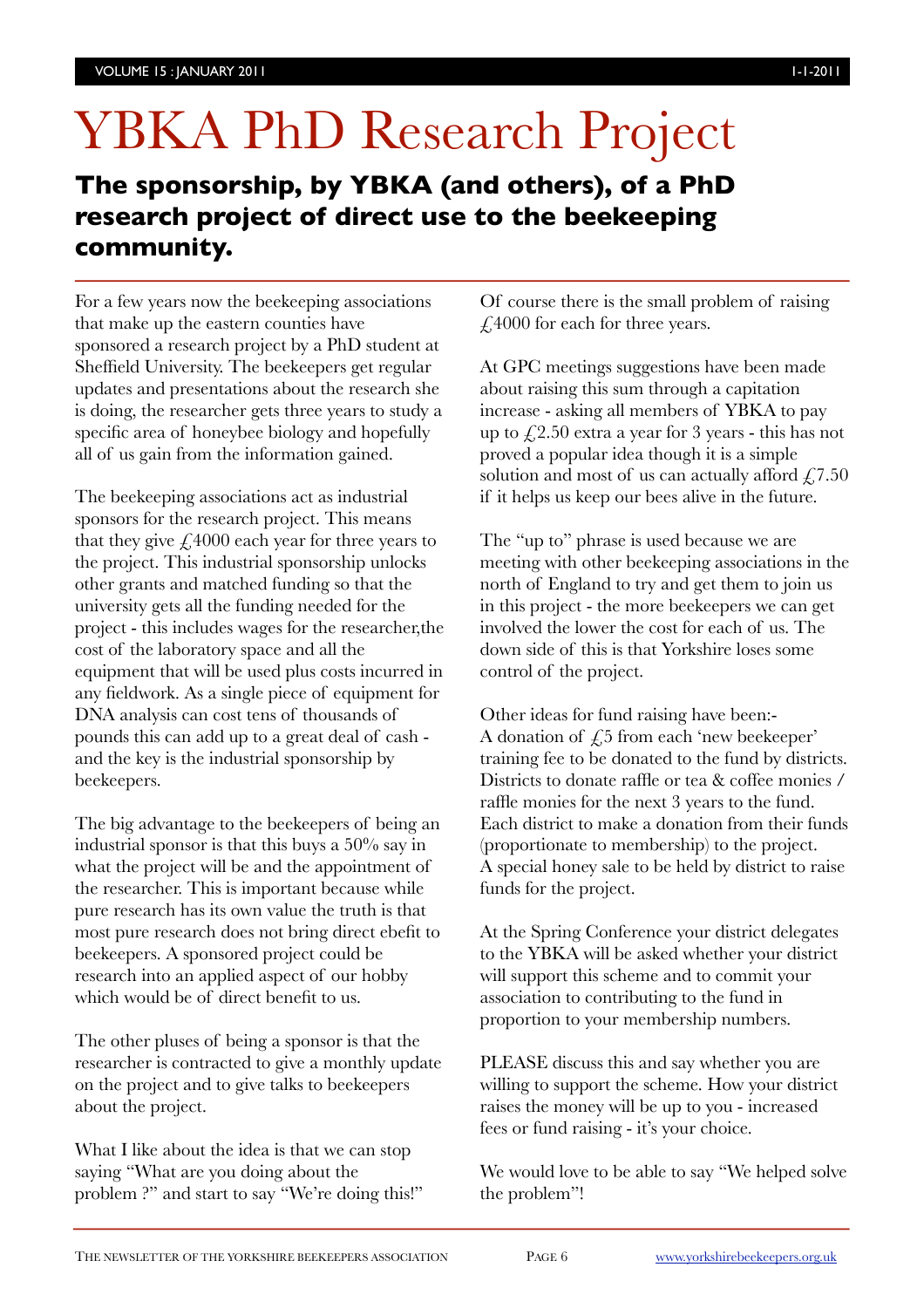#### THE YORKSHIRE BEEKEEPERS ASSOCIATION

In conjunction with Bishop Burton College Saturday 9th April 2011

YORKSHIRE BEEKEEPERS ASSOCIATION 53rd CONFERENCE AT BISHOP BURTON COLLEGE, BEVERLEY EAST RIDING of YORKSHIRE

" Honey Bees and Beekeepers in our Natural Environment "

#### **Our Speakers for the day**

#### **Dr Giles Budge**

Dr Giles Budge has worked in plant pathology research and development for 10 years. Giles started work at the National Bee Unit in October 2007 as the research co-ordinator. Prior to this, he was responsible for the development of realtime PCR-based diagnostics for bee pests and diseases and the delivery of the EFB study.

#### **Prof. Keith S. Delaplane**

Professor, Department of Entomology, University of Georgia,

Prof. Delaplane's expertise is in honey bee management, sustainable bee health management, bee foraging ecology, social evolution, and crop pollination. He oversees an off-campus lab of one dedicated state-funded technician, one soft-money technician, 1-2 graduate students, and 1-2 hourly workers. The lab work over 200 hives. He is the author of several books on beekeeping.

#### **John Hendrie**

John has been involved with bees and beekeeping almost all his life, having been stung at the age of two by one of his father's colonies. Since graduating from university in 1971, he has held many offices in local beekeeping associations, including branch secretary (12 years) and treasurer of Kent BKA (8 years), He was appointed to the exam board of the BBKA in 1991, is a vice chairman of the National Honey show and a director of Bee Craft magazine.

#### **Programme**

| $0900 - 0930$ | Registration                                                                       |  |  |
|---------------|------------------------------------------------------------------------------------|--|--|
| $0930 - 0935$ | Welcome and Introductions                                                          |  |  |
| $0935 - 1030$ | Prof. Keith S. Delaplane<br>Honey bee ecology and its<br>application to beekeepers |  |  |
| 1030 - 1050   | Coffee                                                                             |  |  |
| $1050 - 1150$ | Dr Giles Budge<br>Colony losses                                                    |  |  |
|               | $1200 - 1300$ John Hendrie<br>Communication in bees                                |  |  |
| Luncheon      |                                                                                    |  |  |
| $1400 - 1500$ | Prof. Keith S. Delaplane<br>Honey bee genetics and breeding                        |  |  |
| 1500 - 1545   | Discussion<br>Talk with the speakers in smaller<br>groups                          |  |  |
| $1545 - 1615$ | Tea<br>Goodbyes and disperse                                                       |  |  |

#### **Other Attractions**

**Northern Bee Books** A variety of the latest beekeeping publications will be on sale. **National Bee Unit**  An information stand will be available. **Stamfordham Beekeeping Supplies** Suppliers of quality beekeeping supplies **Yorkshire Beehives** Hive made to order by local craftsman **Compak-Spink** Suppliers of all sorts of containers and honey jars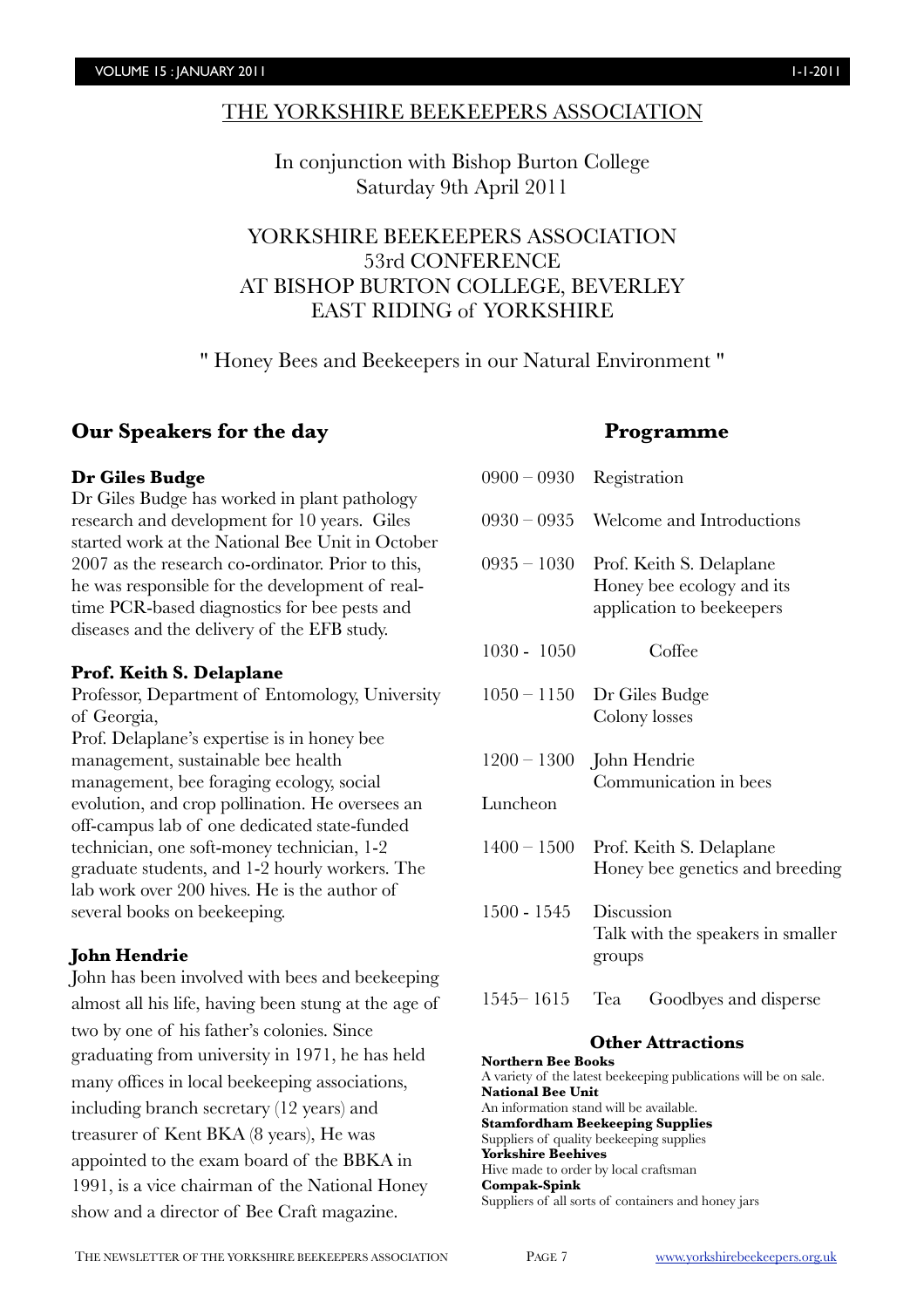### **Application Form**

| <b>THE YORKSHIRE BEEKEEPERS ASSOCIATION</b>                                  |                    |
|------------------------------------------------------------------------------|--------------------|
| <b>Saturday 9th April 2011</b>                                               |                    |
| <b>BISHOP BURTON COLLEGE - Application Form</b>                              |                    |
|                                                                              |                    |
|                                                                              |                    |
|                                                                              |                    |
|                                                                              |                    |
|                                                                              |                    |
|                                                                              |                    |
|                                                                              |                    |
|                                                                              |                    |
| (please print)                                                               |                    |
| No. of tickets $\omega$ $f(25.00)$ including lunch                           | $f_1$              |
| No. of tickets $\omega$ £15.00 excluding lunch                               | $f_1$              |
| No. of tickets Student and young persons<br>$\omega$ £,20.00 including lunch | $f, \ldots \ldots$ |
| <b>Total</b>                                                                 | $f_1$              |

**Please advise if you have any dietary requirements.**

**Please give names of other people you are buying tickets for so that we can prepare name badges for them.**

**Please send your remittance to: W Cadmore, 104 Hall Lane, Horsforth, Leeds, LS18 5JG Telephone 0113 216 0482 Please make cheques payable to Yorkshire Beekeepers Association**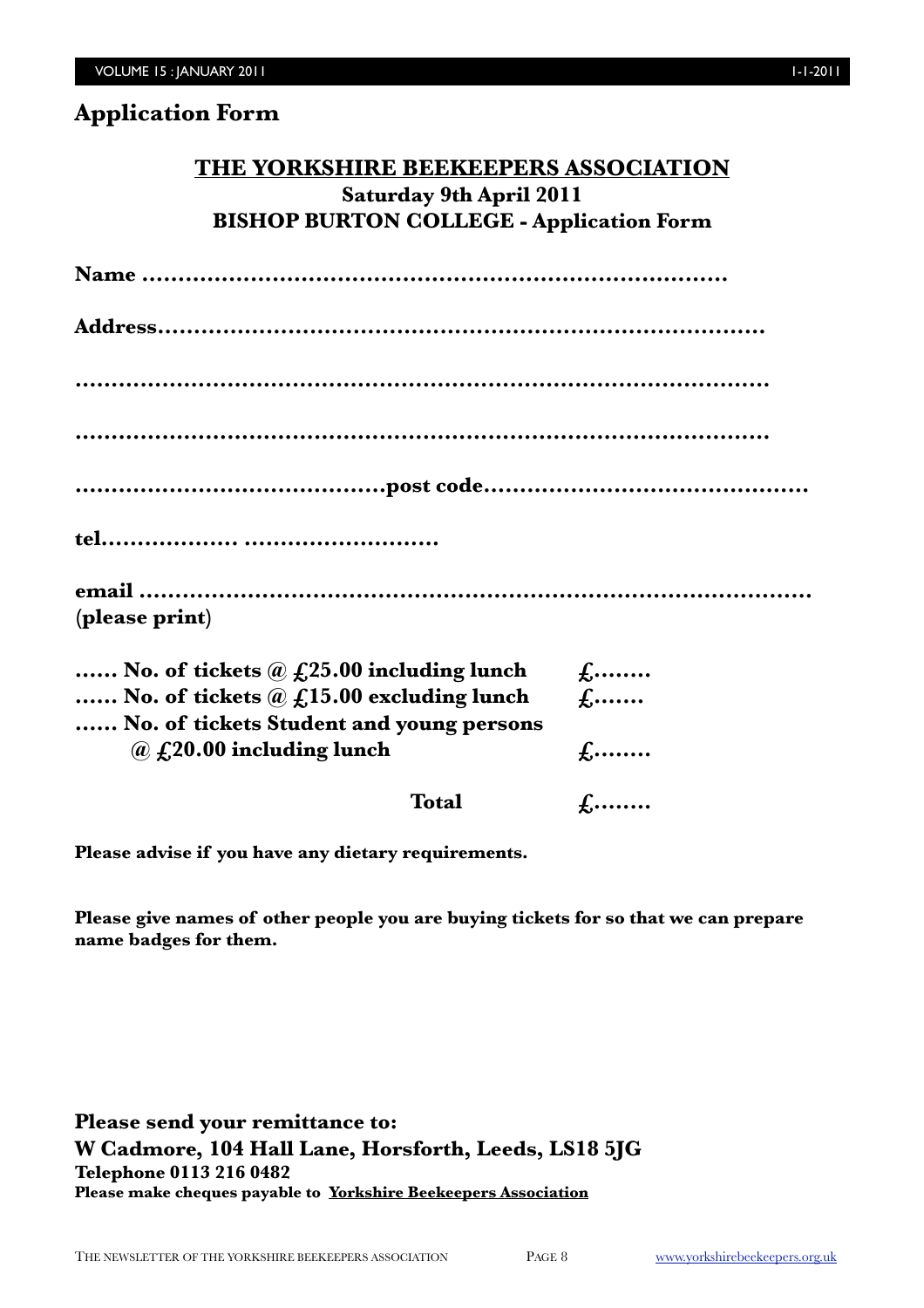# BBKA Training

## **Beekeeping Training Day 5th February 2011**

A Beekeeping Training Day is taking place at The Food and Environment Research Agency, Sand Hutton, York, YO41 1LZ, on Saturday 5th February 2011. This training event - jointly funded by BBKA and the Food and Environment Research Agency (Fera) - is part of a national initiative under the Healthy Bees Plan to increase the number of beekeeper trainers and to provide them with training materials from which they can start to plan and prepare training sessions based on the needs of their students. We particularly want to attract trainers who are willing to commit to improving their beekeeping knowledge and teaching skills

#### **Objective of the day**

The single most important factor in the health of our bees is the knowledge of beekeepers. With the huge influx of new beekeepers this has put huge strain on those teaching beekeeping at all levels. This day is provide support in terms of resources, mentoring, practical advice and knowledge to those involved in teaching, demonstrating or mentoring beekeepers.

#### **Venue**

The Food and Environment Research Agency, Sand Hutton, York, YO41 1LZ, on Saturday 5<sup>th</sup> February 2011.

#### **Format of the day**

A series of topics will be covered, as per the outlined agenda, plus an opportunity for those groups represented to set out what training they undertake at the moment.

Opportunities will also be provided for the swapping of ideas and best practice. We hope to have both a WHITE and YELLOW Course in the Case for members to view.

#### **Cost**

The day is partially funded by The Food & Environment Reseach Agency (Fera) and is free to participants. Refreshments and lunch will also be provided free of charge.

#### **Speakers**

The event is the second regional event under a programme that will be undertaken between now and next March 2011. The speakers are all actively involved in beekeeping practice and education at a national and a local level.

Beekeeping Groups not affiliated to the BBKA are especially welcome to attend.

#### **Beekeeping Training Day 5th February 2011**

| 09.00             | am | Arrival, registration & coffee     |
|-------------------|----|------------------------------------|
| 09.25             | am | Introduction                       |
|                   |    |                                    |
| 09.30             | am | Learning Styles, the BBKA          |
|                   |    | training Structure and Resources.  |
| 10.15             | am | <b>Teaching Methods and Course</b> |
| <b>Structures</b> |    |                                    |
| 11.00             | am | Coffee                             |
| 11.15             | am | Examinations, including how they   |
|                   |    | improve competence                 |
| 11.45             | am | Exchange of good practice          |
| 12.30             | pm | Lunch                              |
| 13.15             | pm | Apiary Teaching style, including   |
|                   |    | how to demonstrate to groups and   |
|                   |    | how to involve trainees            |
| 14.00             | pm | <b>Teaching Disease</b>            |
| 14.45             | pm | Coffee                             |
| 15:00             | pm | <b>Learning Resources</b>          |
| 15.30             | pm | Conclude                           |
| 16.00             | pm | Home                               |

Attendees are asked be prepared with ideas and or materials for these sessions. Experienced trainers will have many excellent resources and schemes of work to share while recently trained members will be able to relate their own experiences of what worked and what did not.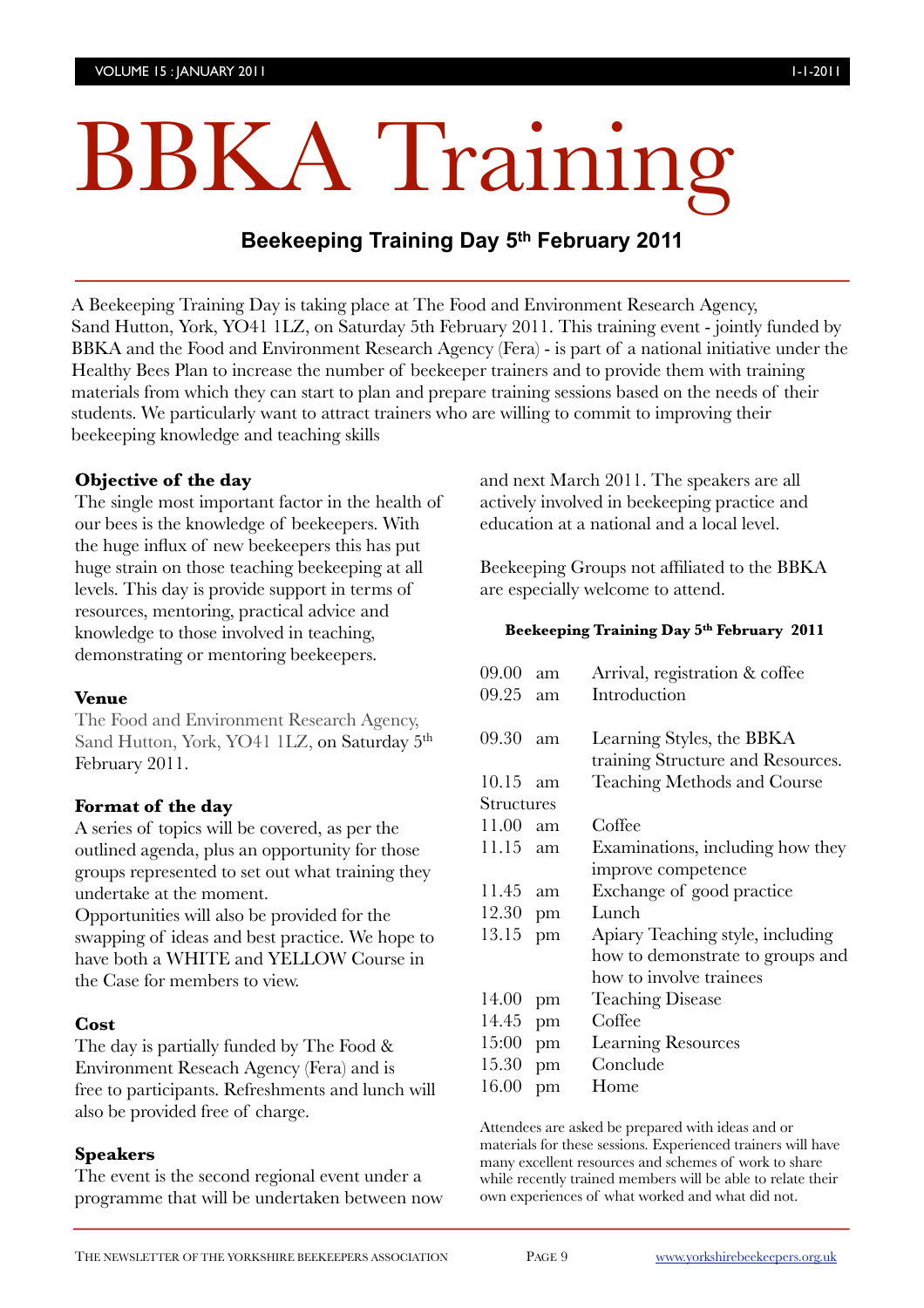# **The British Beekeepers' Association**

National Beekeeping Centre, Stoneleigh Park, Stoneleigh, Warwickshire CV8 2LG Tel: 02476 696679; Fax: 02476 690682

### **Beekeeping Training Day 5th February 2011**

A Beekeeping Training Day is taking place at The Food and Environment Research Agency, Sand Hutton, York, YO41 1LZ, on Saturday 5th February 2011. This training event - jointly funded by BBKA and the Food and Environment Research Agency (Fera) - is part of a national initiative under the Healthy Bees Plan to increase the number of beekeeper trainers and to provide them with training materials from which they can start to plan and prepare training sessions based on the needs of their students. We particularly want to attract trainers who are willing to commit to improving their beekeeping knowledge and teaching skills.

If you would like to attend please complete the application form below and return it to the address given (by email if possible) by 20<sup>th</sup> January 2011. There is no charge for the day and lunch will be provided.

| Many Thanks                                                                              |                                                                          |  |  |
|------------------------------------------------------------------------------------------|--------------------------------------------------------------------------|--|--|
| I would like to attend the training on 5 <sup>th</sup> February at the NBU, Sand Hutton. |                                                                          |  |  |
|                                                                                          |                                                                          |  |  |
|                                                                                          |                                                                          |  |  |
|                                                                                          |                                                                          |  |  |
|                                                                                          | (please print)<br>(if you do not have an email please give full address) |  |  |
| About You:-<br>tick)                                                                     | (please)                                                                 |  |  |
| I have kept bees for                                                                     | 0-5 yrs  5-10yrs  10-20 yrs  20+yrs                                      |  |  |
| I have this number of colonies                                                           | $0-5$ $5-10$ $10-20$ $20+$                                               |  |  |
| I hold the following beekeeping qualifications                                           | Basic  Modules 1234*5678<br>Gen. Husb.  Adv. Husb.                       |  |  |
| Other                                                                                    |                                                                          |  |  |
| I have been involved in training new beekeepers for                                      | 0-5 yrs  5-10yrs  10-20 yrs  20+yrs                                      |  |  |
| I am involved in training new beekeepers for                                             | My association  Private company                                          |  |  |
| I have a background in education or training                                             | Yes ….<br>No                                                             |  |  |
| Course in the Case (White)                                                               | Not seen  Seen  Use  Use as a resource                                   |  |  |

Individual Needs (Please state any dietary or medical needs that the organizers need to know about)

…………………………………………………………………………………………………………………………………

The structured discussion groups will allow attendees to share and exchange examples of good practice. You are asked to come prepared with ideas and or materials for these sessions.

| W P Cadmore                               |      | email bill.cadmore@ntlworld.com |
|-------------------------------------------|------|---------------------------------|
| <b>BBKA Regional Training Coordinator</b> |      |                                 |
| 104 Hall Lane                             | Tel. | 0113 2160482                    |
| Leeds                                     |      | 07847476927                     |
| LS18 5JG                                  |      |                                 |

We look forward to welcoming all trainers, educators and demonstrators to this day. Registered Charity No. 212025

……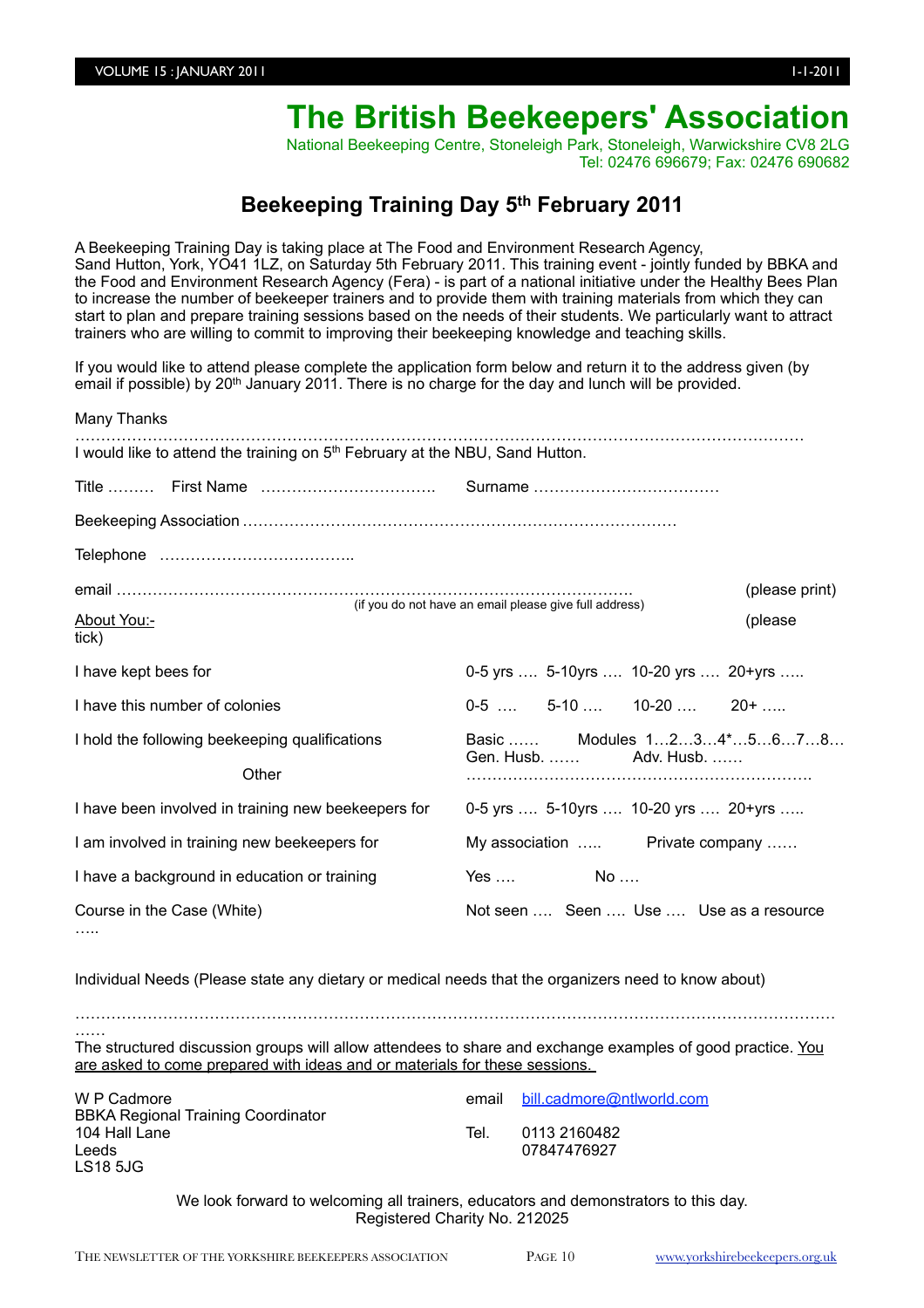#### VOLUME 15 : JANUARY 2011 1-1-2011



On The Keeping of Bees by John Whitaker **A5 203 pages** A5 203 pages To review a book by a friend could be difficult - but not in this case. Our YBKA treasurer has written a gem of a book which deals with our hobby in a refreshing and positive manner. Aimed at the beekeeper with a couple of years experience who now wants to go further this is an ideal book for those about to take the BBKA basic examination.The chapter headings demonstrate that this is a book written by an active beekeeper and deal with those issues that you need to address if you are to be a successful beekeeper - and deals with them in a straight forward and practical manner - so if you want to answer the question "What should I do next ?" then this is the book for you. Chapters are divided into short sub-sections so it is easy to find the text you're after without having to read too many pages - having said that I found this to be as readable as some of the fiction I get from the library. I would have liked a few more diagrams and charts but the photographs are excellent and are used to illustrate the text in a easy to follow way.

John addresses all of the facts and skills you need to be a good beekeeper. The book encourages you to take things a little further in each task - the reader is encouraged to look a little bit harder at what is happening both in the hive and in the surroundings, to complete each task a little more thoroughly or to plan a bit more carefully. I am frankly envious of a person who can write such a useful and readable book.

The book will be available in the new year and details of how you can obtain a copy will appear in the February edition of this enewsletter. Hopefully John will have signed copies available at Bishop Burton.



#### Y.B.K.A. Handbook 2011

Every member of the association (all 1250 of us) should receive this handbook in the near future. They were issued at the AGM in December. The handbook lists all of the district associations, gives a summary of the accounts for the past year and contains articles about many of the activities that YBKA undertakes. It also has information about examinations and projects that we would like to promote in the coming year.

In addition it contains the full text of the constitution (apart from Standing Orders) so that members can be aware of what they pay for.

Please use the handbook to keep in touch with other districts and to contact your reps. on the GPC.

#### **Yorkshire Area Representatives**

| Airedale, Wharfedale, Bradford, Leeds        | Bill Cadmore 01132160482        |  |  |
|----------------------------------------------|---------------------------------|--|--|
|                                              | bill.cadmore@ntlworld.com       |  |  |
| South Riding, Doncaster, Barnsley, Sheffield | Dave Shannon 01302-772837       |  |  |
|                                              | dave aca@tiscali.co.uk          |  |  |
| Halifax, Huddersfield, Wakefield, Pontefract | Phil Gee 01422886114            |  |  |
|                                              | pigphilgee@aol.com              |  |  |
| Beverley                                     | Wendy Maslin 01482656018        |  |  |
|                                              | wendy@maslin.karoo.co.uk        |  |  |
| Northallerton, Thirsk & Richmond             | Roger Chappel                   |  |  |
|                                              | roger@rchappel.orangehome.co.uk |  |  |
| Easingwold, York & Barkston Ash              | Tom robinson                    |  |  |
|                                              | mautomrobee@btopenworld.com     |  |  |
| Whitby, Scarborough, Malton & Rydale         | Tony Jefferson 07749731945      |  |  |
|                                              | stoneleabees@yahoo.co.uk        |  |  |